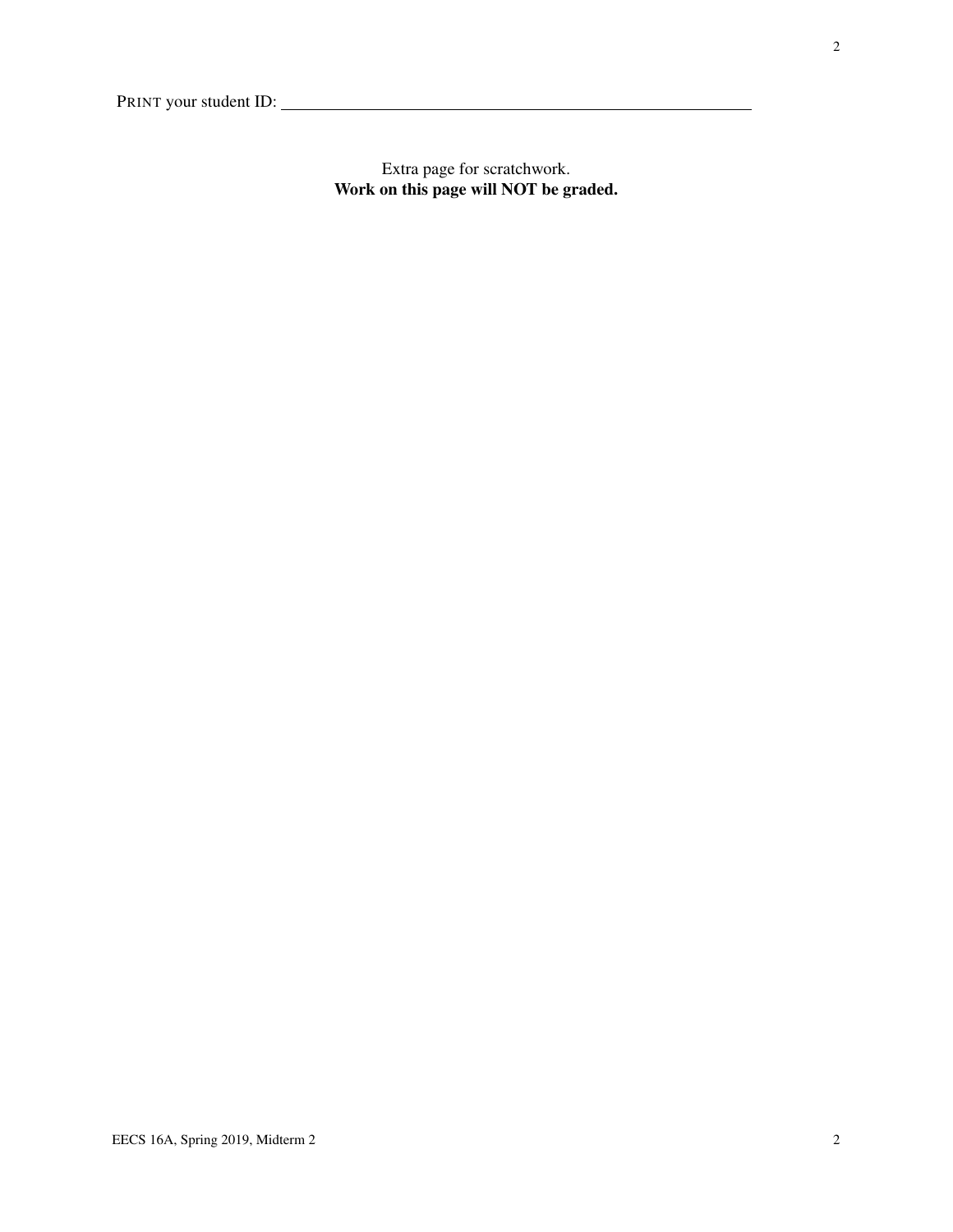### 3. Fisherman Friend (10 points)



My fisherman friend wants to make an automatic fishing rod. First, he wants to create a circuit that can sense when a fish is biting. He has already made a special stretchy fishing hook, shown on the left.

The entire apparatus is stretchy, and the interior string is a resistor with terminals *X* and *Y* and resistivity  $\rho$ . Without a fish on it, the string has cross-sectional area *A* and length 2*d* (You can assume that the width *w* is negligible, or  $w \ll d$ ).

When a fish bites, the length of the string stretches by a factor of  $k > 1$ , but the volume of the string remains constant. The resistivity  $\rho$  also remains constant.

My fisherman friend wants to know what kind of circuit he should attach to *X* and *Y*. Please help him.

(a) (4 points) If the resistor has resistance *R* without a fish on it, find the resistance when a fish bites.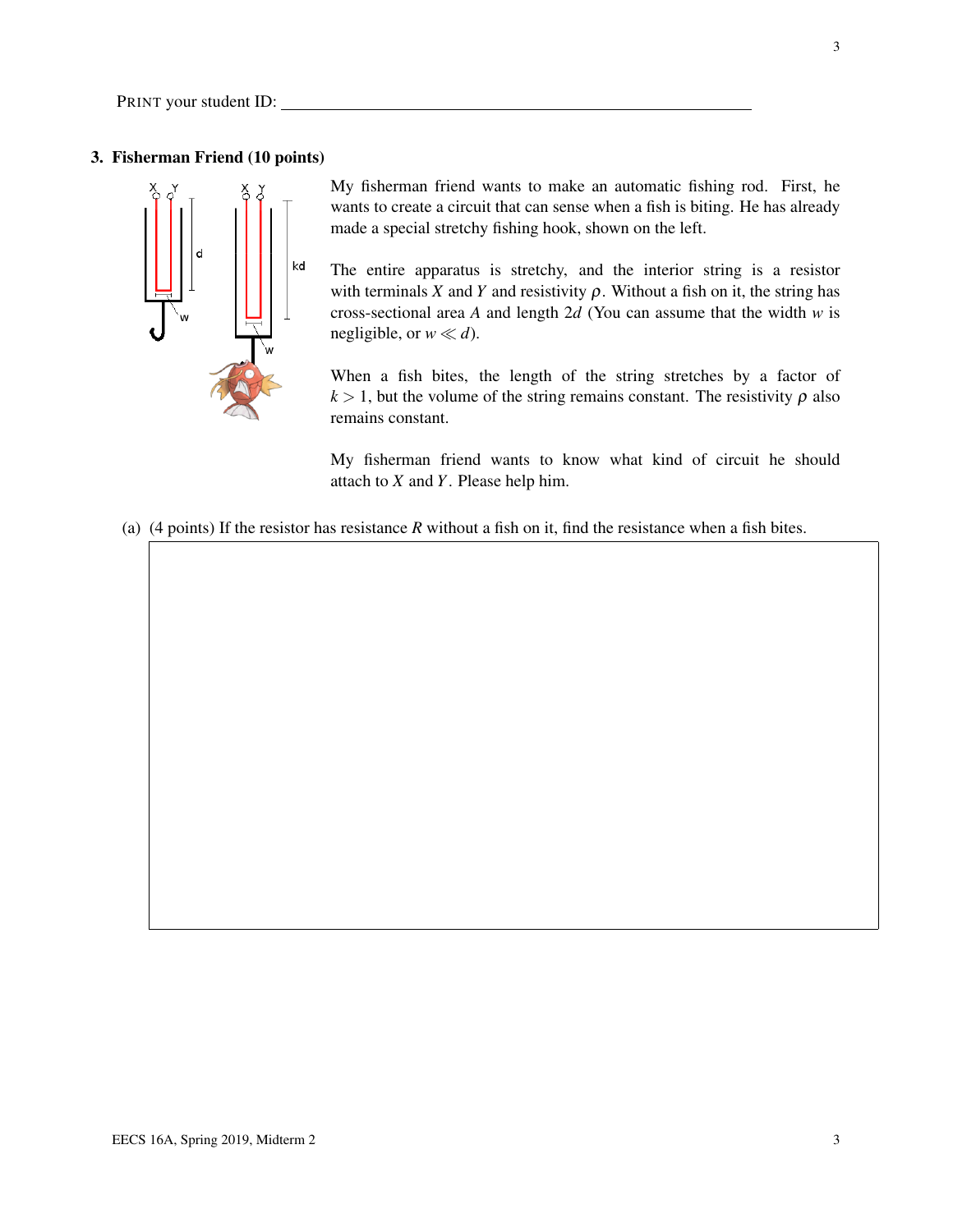(b) (6 points) My fisherman friend has a voltmeter. He also has a voltage source and an extra non-stretchy resistor. He has an idea of what kind of circuit to use, which is shown below, where the two nodes across which he measures the voltage is labeled by  $V_{\text{out}}$ . But he's not sure which of the two resistors should be stretchy. Can you label the normal resistor by  $R_{normal}$  and the stretchy resistor by  $R_{stretch}$  such that *V*out increases when a fish bites? Derive an expression for *V*out to justify your answer.

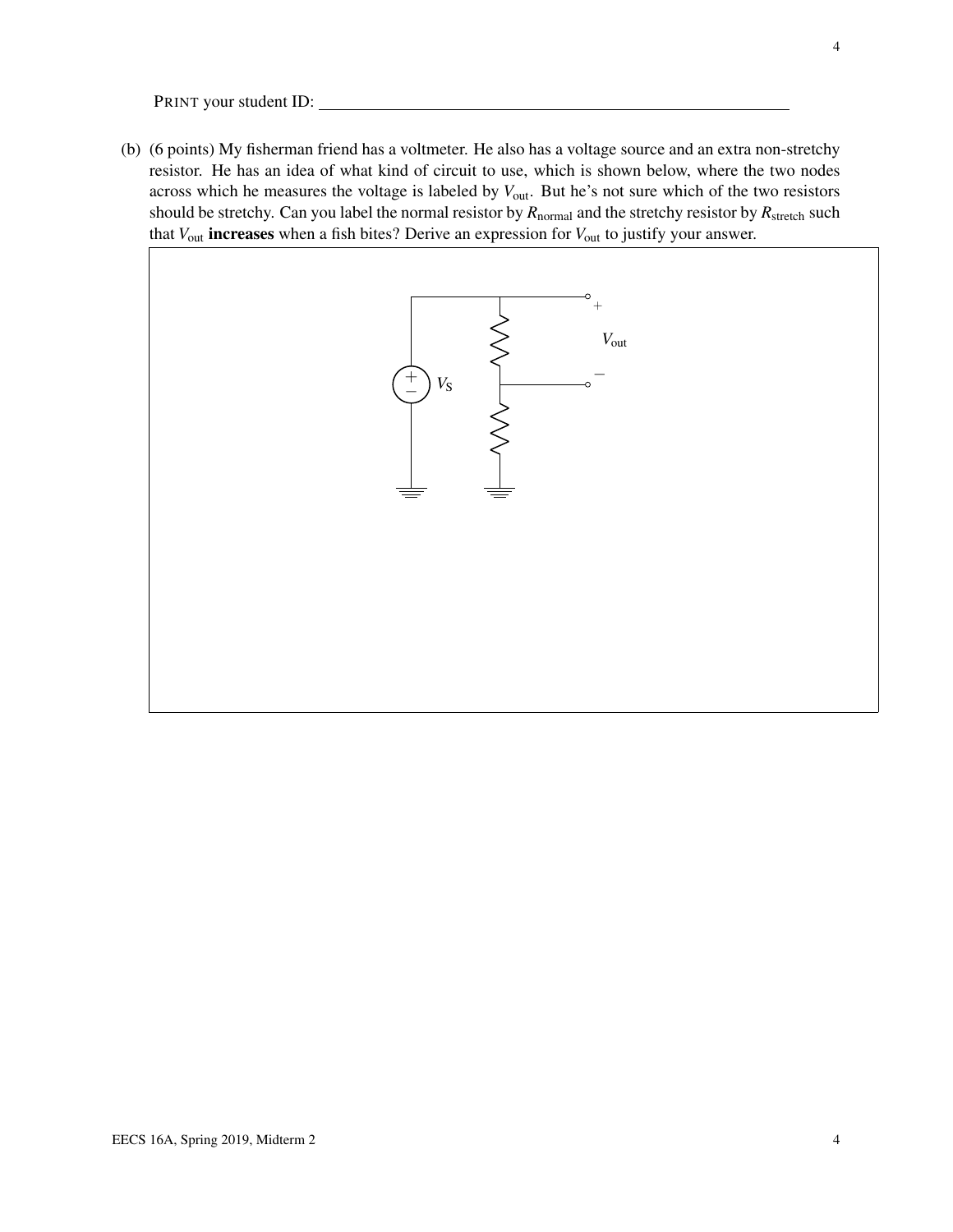#### 4. It's a Triforce! (10 points)



(a) (3 points) Which of the elements listed below have current-voltage labeling that violates Passive Sign Convention? Fill in the circle on the left of all the correct answer(s).

 $\bigcirc I_s$   $\bigcirc V_s$   $\bigcirc R_2$   $\bigcirc R_5$   $\bigcirc R_6$ 

(b) (3 points) There is a subset of nodes in the given circuit that are redundant. Fill in the circles on the left of all the nodes that can be merged into a single node.

 $\bigcirc u_1 \bigcirc u_2 \bigcirc u_4 \bigcirc u_5 \bigcirc u_6$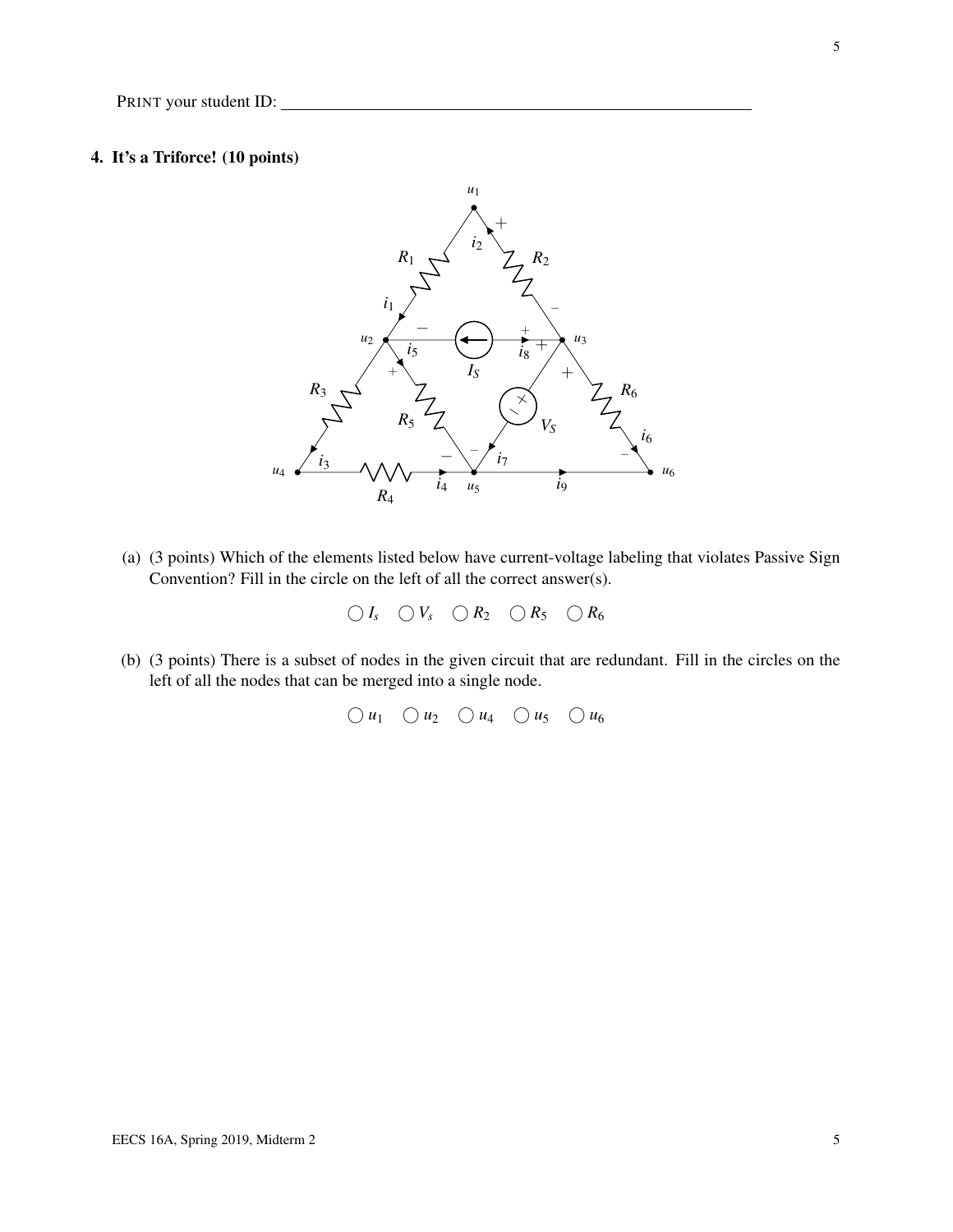(c) (4 points) Write the KCL equation for node  $u_2$  in terms of the node potentials and other circuit elements.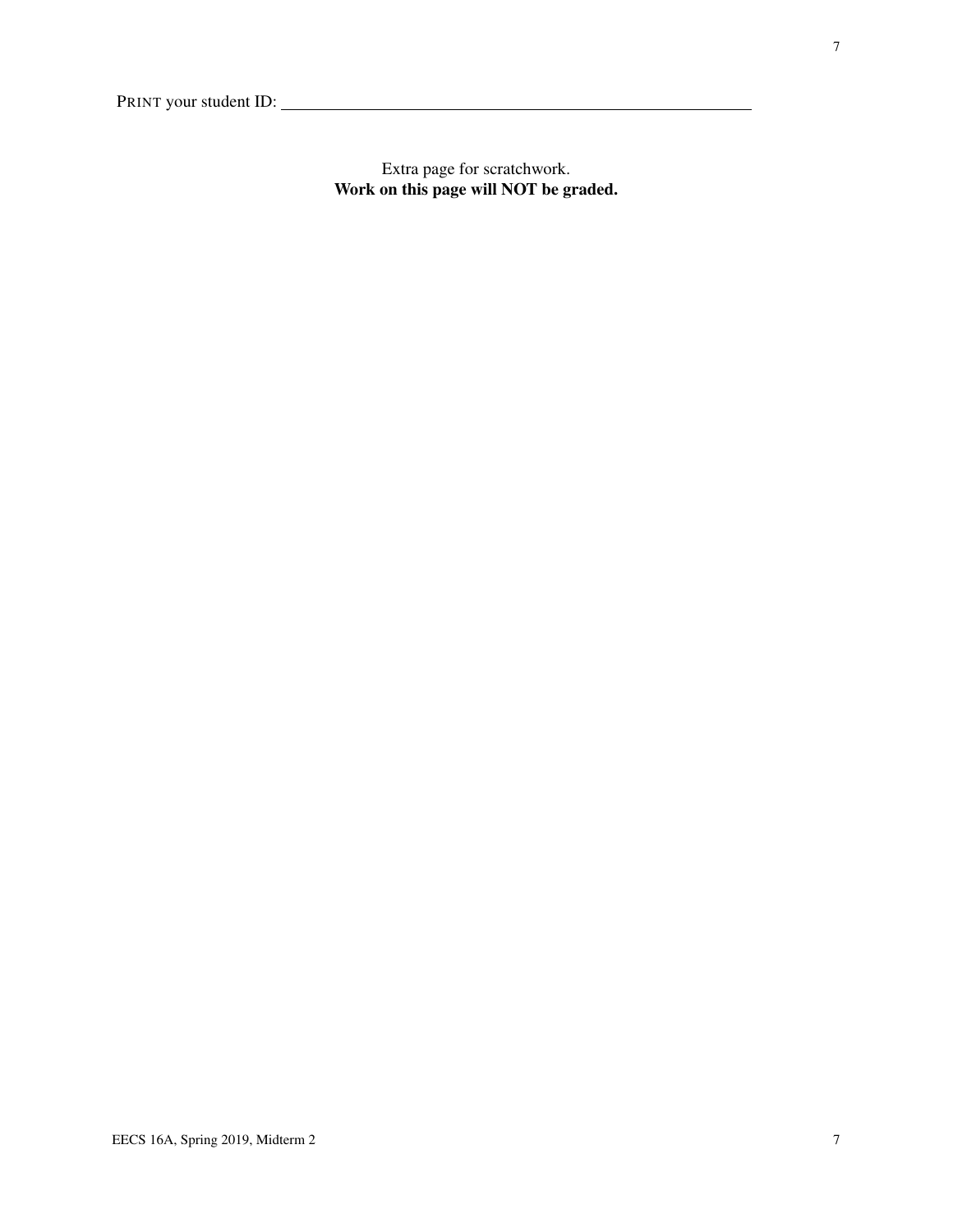#### 5. You Can't Just Beam Yourself Up (20 points)

You got stranded on Bohemian Junkheap while on your way to planet Risa for your spring break vacation. Now you need to scavenge for equipment parts to contact the rest of your friends on Risa.

<span id="page-7-0"></span>You found a signal encoder, which can be modeled as a 2-terminal network. Then you programmed it to send out the following bits as a train of voltage pulses: {1 1 0 1 0}. You did the following measurements to test its output, as shown in Figures [\(5.1\)](#page-7-0) and [\(5.2\)](#page-7-1):



Figure 5.1: Measurement in open-circuit condition

<span id="page-7-1"></span>

Figure 5.2: Measurement with resistive load

<span id="page-7-2"></span>(a) (10 points) Find the Thévenin equivalent circuit of the signal encoder, i.e. plot  $V_{TH}$  below as a function of time and find the value of  $R_{TH}$ .

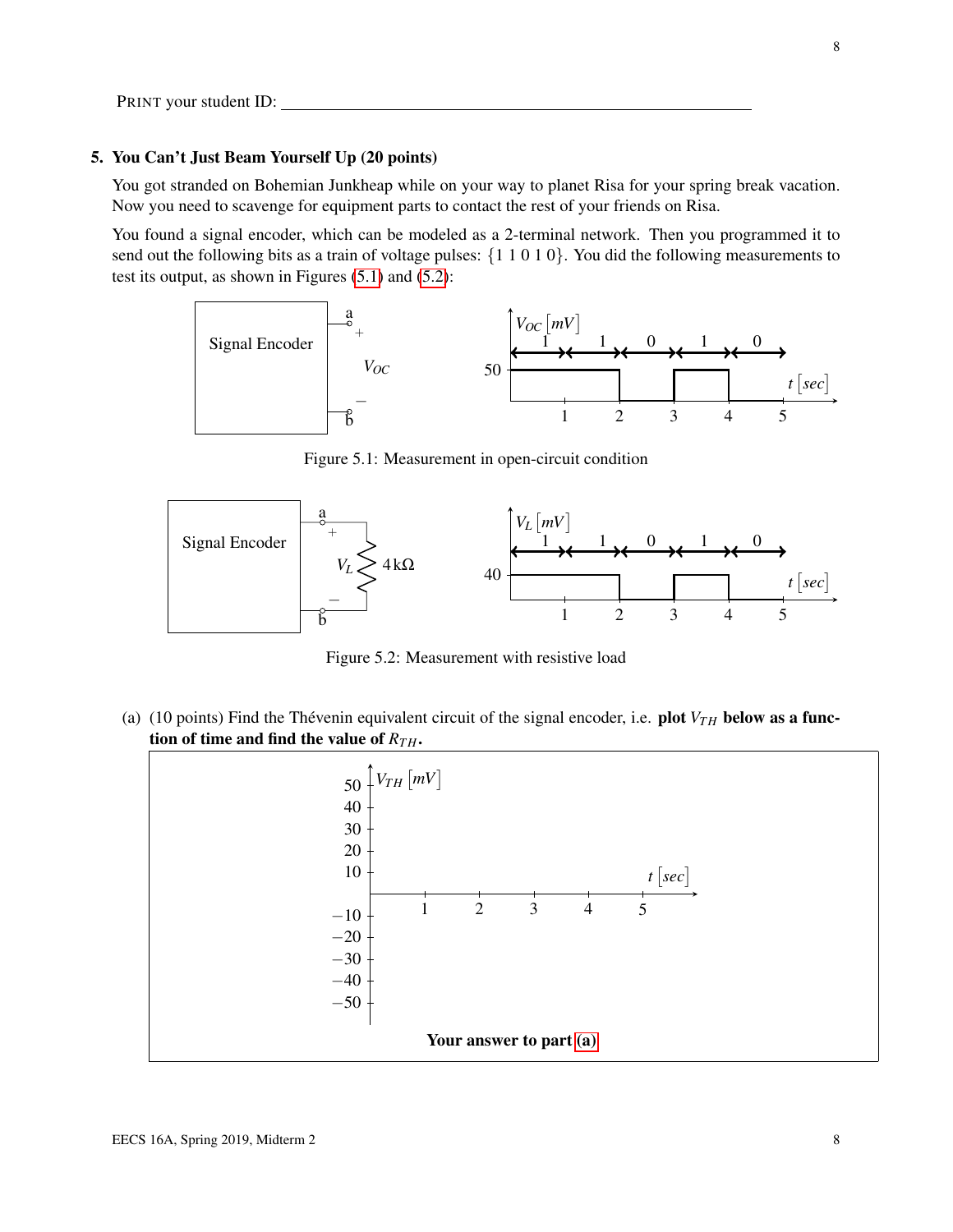9

<span id="page-8-0"></span>(b) (10 points) Since the signal encoder output is not very strong, you need an amplifier to boost the output voltage. Luckily your friend Urmita arrives through the Astral Gate with an amplifier, which can be modeled and connected as shown in Figure [5.3.](#page-8-0)



Figure 5.3: Encoder connected to an amplifier

You need to adjust the value of  $\beta$  for the dependent source, so that the amplifier has a gain of 100, i.e.  $V_{xy} = 100V_{ab}$ . Find the value of  $\beta$ .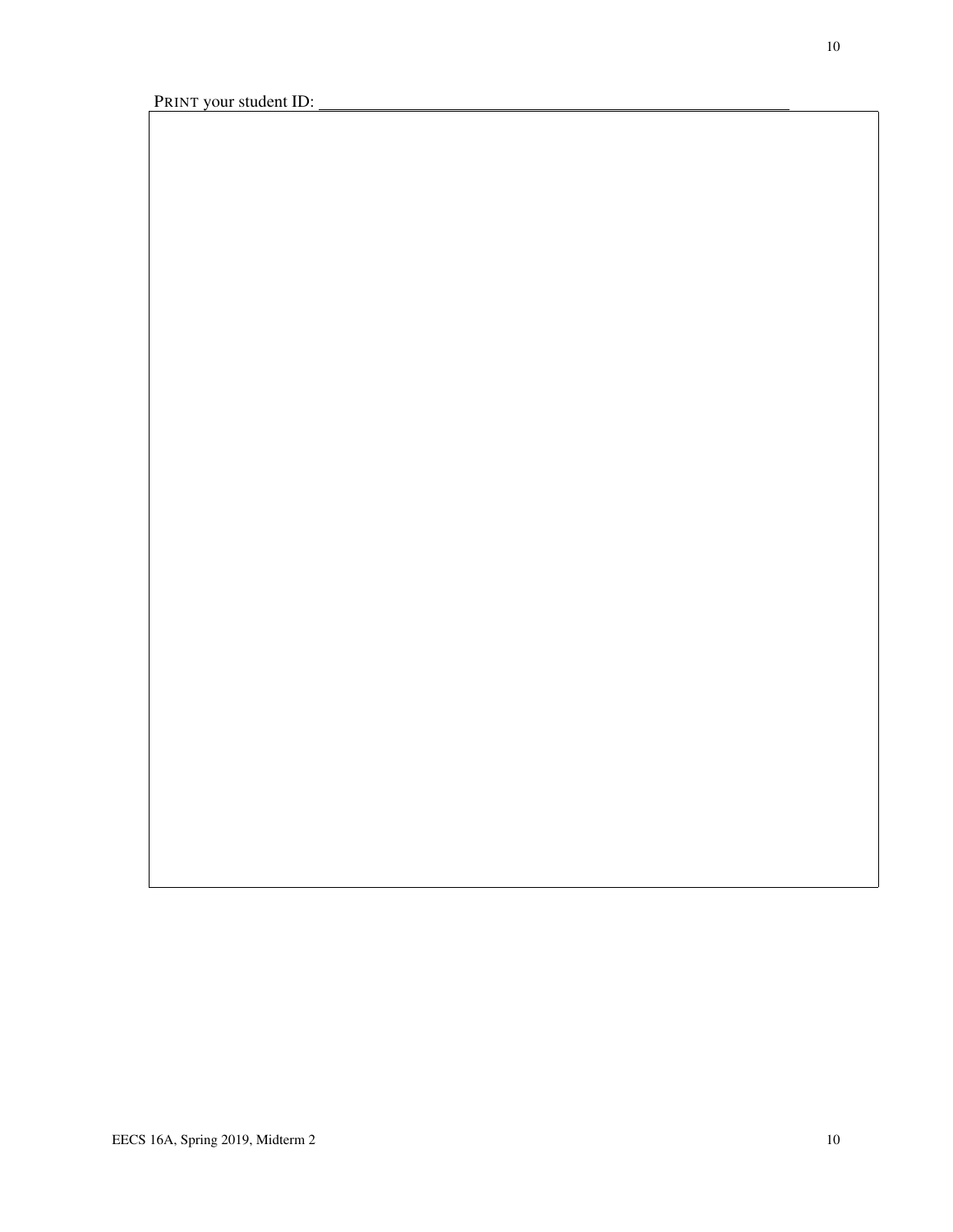#### 6. Telephone cable (15 points)



The telephone cable between city  $A$  and city  $B$  is broken at an unknown location  $C$ , which means the broken part of the cable is shorted at the location C. City A and city B are 100 km apart. The telephone cable resistance is  $6 \Omega/km$  for a single cable. Let's help the technician to find out where the location C is.

(a) (5 points) To build a model of the telephone wire, we can regard the telephone cable from  $a_2$  to  $C$  as a single resistor  $R_{a2}$ . The distance between  $a_2$  and C is *x*km. What's the resistance of  $R_{a2}$ ?

11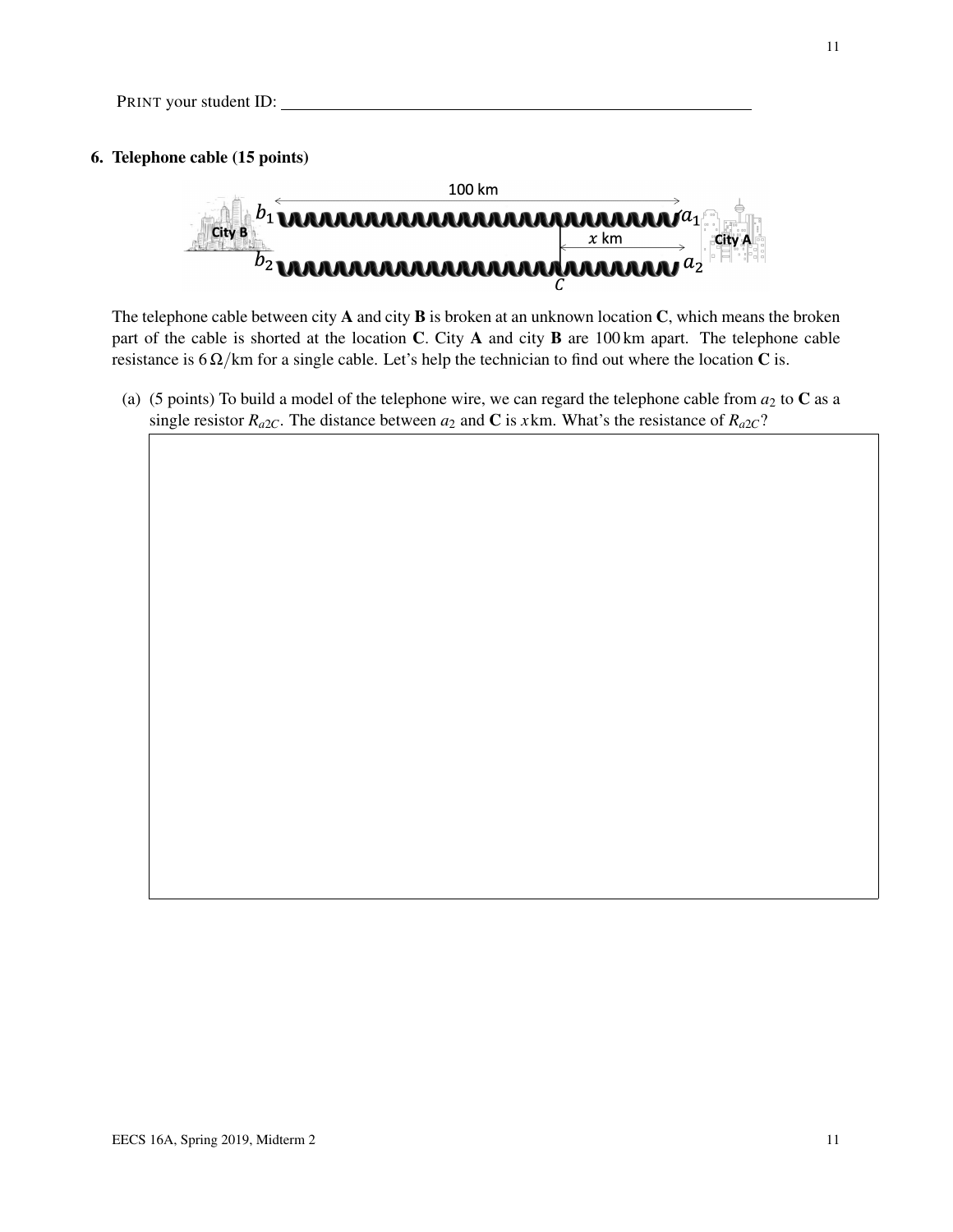(b) (10 points) To figure out where the location  $C$  is, the technician in city  $A$  attaches a testing circuit between *a*<sub>1</sub> and *a*<sub>2</sub> shown in the figure below, where  $R_1 = R_2 = 1000$  Ω.  $R_{test}$  is an adjustable resistor and its resistance can be adjusted between 100Ω ∼ 1000Ω. The technician measures the current *itest* while changing *Rtest*.



When the technician measures  $i_{test} = 0$ , the adjustable resistor  $R_{test} = 480 \Omega$ . Use this information to help the technician find out where the location  $C$  is (solve for  $x$ )?

12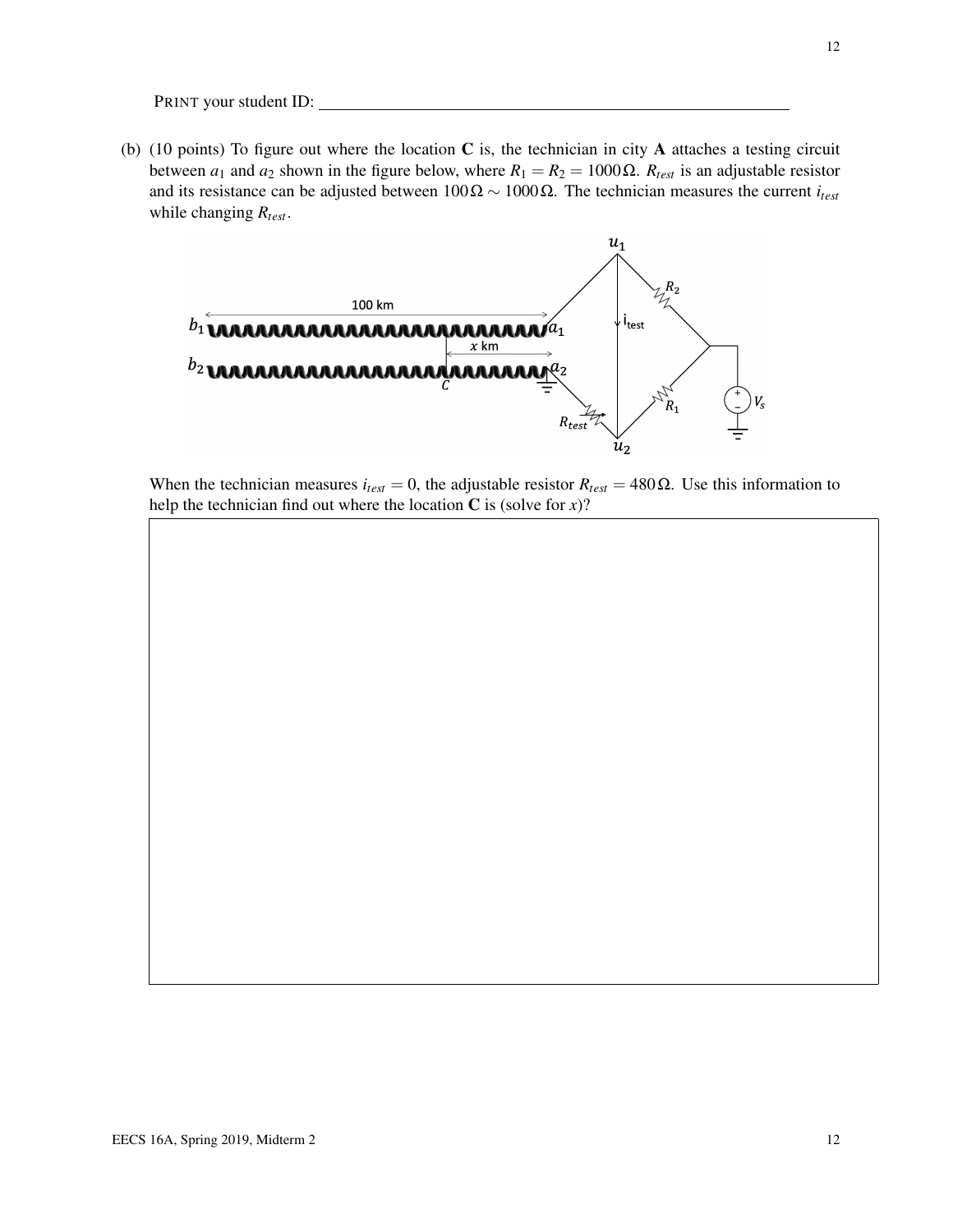#### 7. Piezo positioner (15 Points)

A Piezo positioner is a device often used to precisely control the position of mounting stages - for example in microscopes. The overall structure of a Piezo positioner is shown below.



Using this instrument, you can adjust the height of the mounting stage *h* by changing the input voltage  $(V_{in})$ , utilizing a special component called "piezoelectric element". The resulting relationship between *V*in and *h* is given as follows:

$$
h=\alpha_0 V_{\rm in}+h_0.
$$

In other words, *h* is at some default position  $h_0$  when there's no input, and the stage rises as we increase  $V_{\text{in}}$ .

In addition, the Piezo positioner has other parts to make it possible for you to **monitor** the height of the mounting stage. This monitoring system also has two conductive plates of the area *A*, each attached to the mounting stage and the measurement stage. You can connect any circuit you may have to these plates through the electrode a and b. Note that two plates form a capacitor. Assume that the space between two plates is filled with the air, whose permittivity is given as  $\varepsilon_0$ . Ignore the thickness of the stages as well as the conducting plates.

(a) (5 points) The initial  $V_{\text{in}}$  is 0 V. Let's say now you want to **raise** the location of the sample by  $\Delta h$ . What is the new  $V_{\text{in}}$ ? Also, express the capacitance between a and b after the movement as a function of given parameters.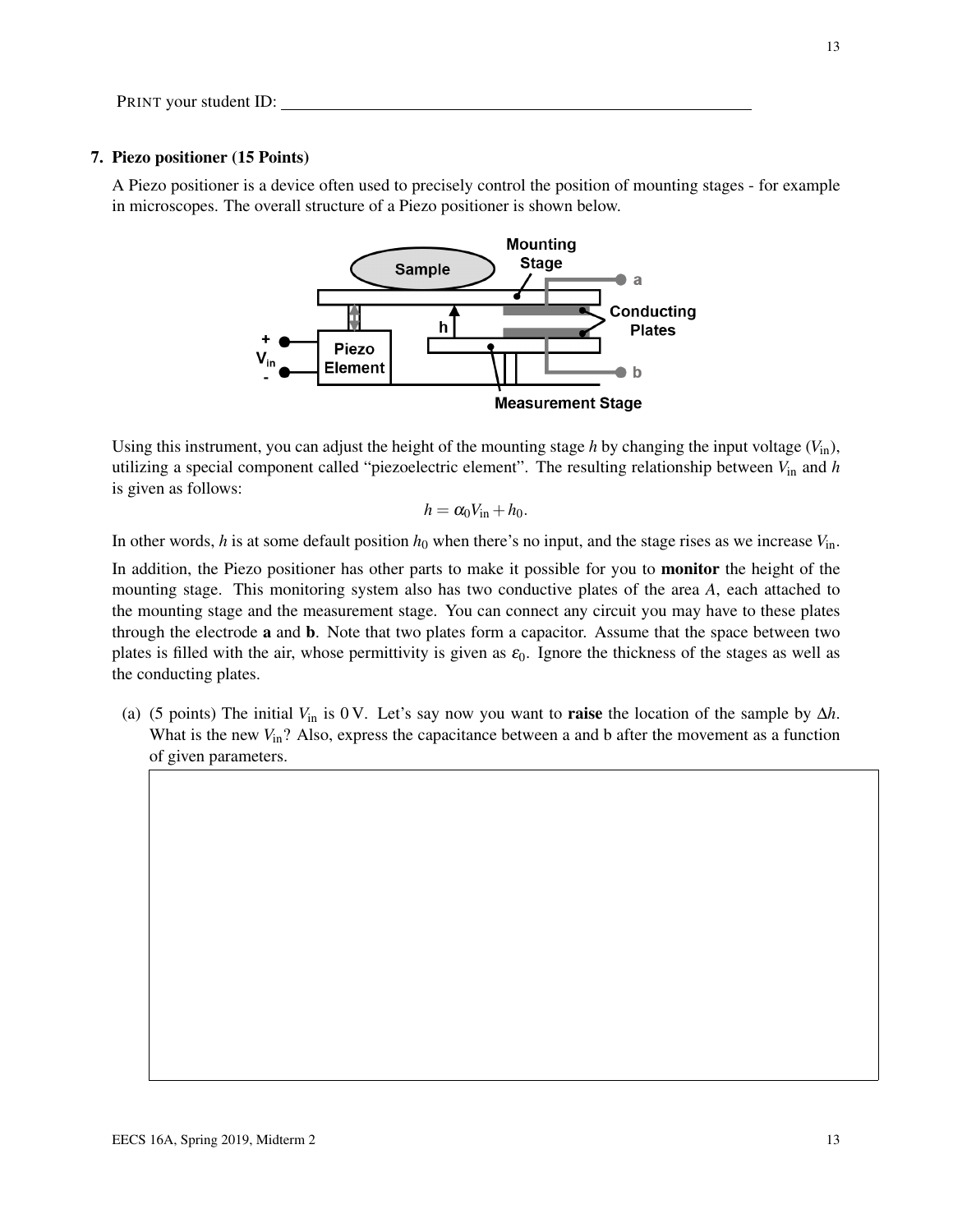- (b) (10 points) Now you notice that it is possible to monitor the location of the mounting stage by measuring *C*ab. To measure this capacitance, your friend proposed the following method:
	- Phase 0: short the  $C_{ab}$  to make the initial charge 0.
	- Phase 1: connect a current source  $I_S$  to charge  $C_{ab}$  exactly for  $T$  seconds
	- Phase 2: disconnect the current source, and then measure the voltage between a and b.

Calculate the voltage betwen a and b at the end of Phase 2, in terms of *C*ab.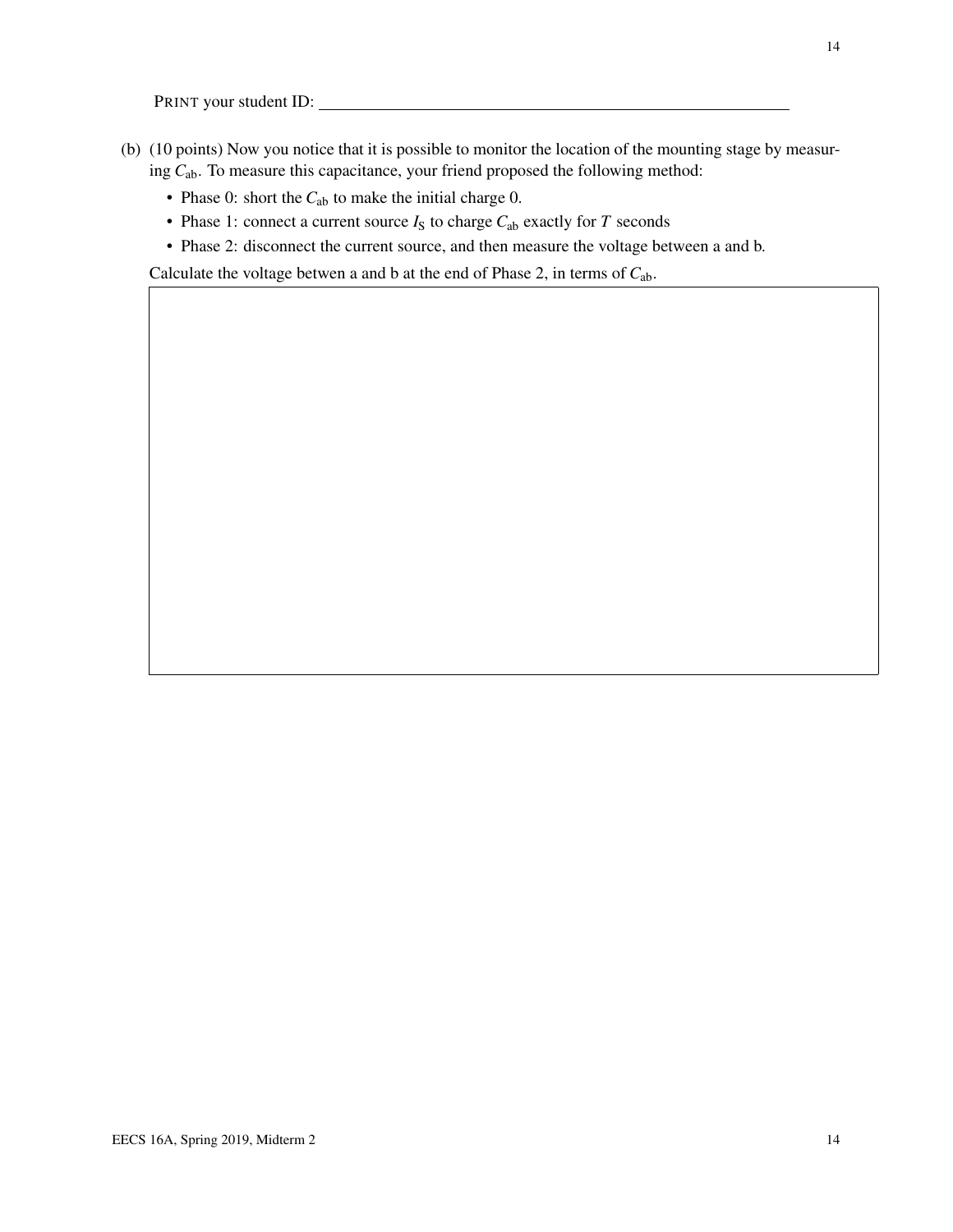#### 8. Swimming Pool Pressure Sensors (20 points)

A swimming pool has two pressure sensors that output voltage measurements that scale linearly with the amounts of pressure measured by the sensors. One sensor measures the pressure at the top of the swimming pool, which is the air pressure of the environment, and outputs  $V_1$ . The second sensor measures only the pressure exerted by the water in the swimming pool, and outputs *V*2.



The pool manager would like to have the above op amp circuit output  $V_{o1}$  to continuously monitor the pressure the bottom of the pool would sense (i.e. the circuit that sums the outputs of both sensors).

(a) (5 points) In terms of  $V_1$ ,  $V_2$ ,  $R_1$ ,  $R_2$ , and  $R_3$ , what is  $V_0$ <sup>2</sup>. Mathematically justify your answer, i.e. perform circuit analysis to find *Vo*1.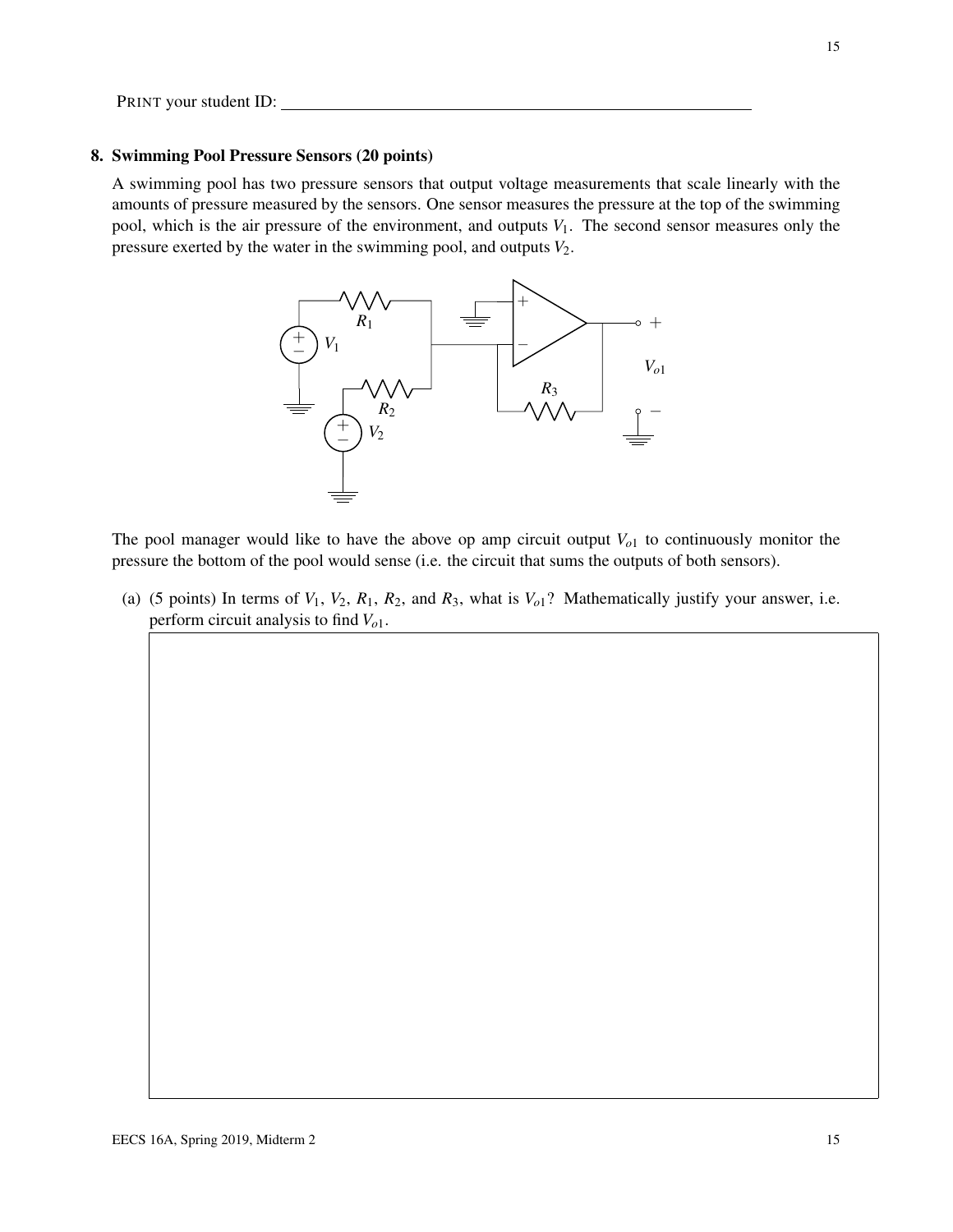(b) (3 points) The pool manager gives you an inverting amplifier that negates *Vo*1, the output of the above circuit (i.e. the output of the inverting amplifier is  $-V<sub>o1</sub>$ ). What condition(s) do you need on  $R<sub>1</sub>$ ,  $R<sub>2</sub>$ , and  $R_3$  (i.e. what equation(s) involving  $R_1$ ,  $R_2$ , and  $R_3$  must be satisfied) so that the output of the inverting amplifier is  $-V_{o1} = V_1 + V_2$ ?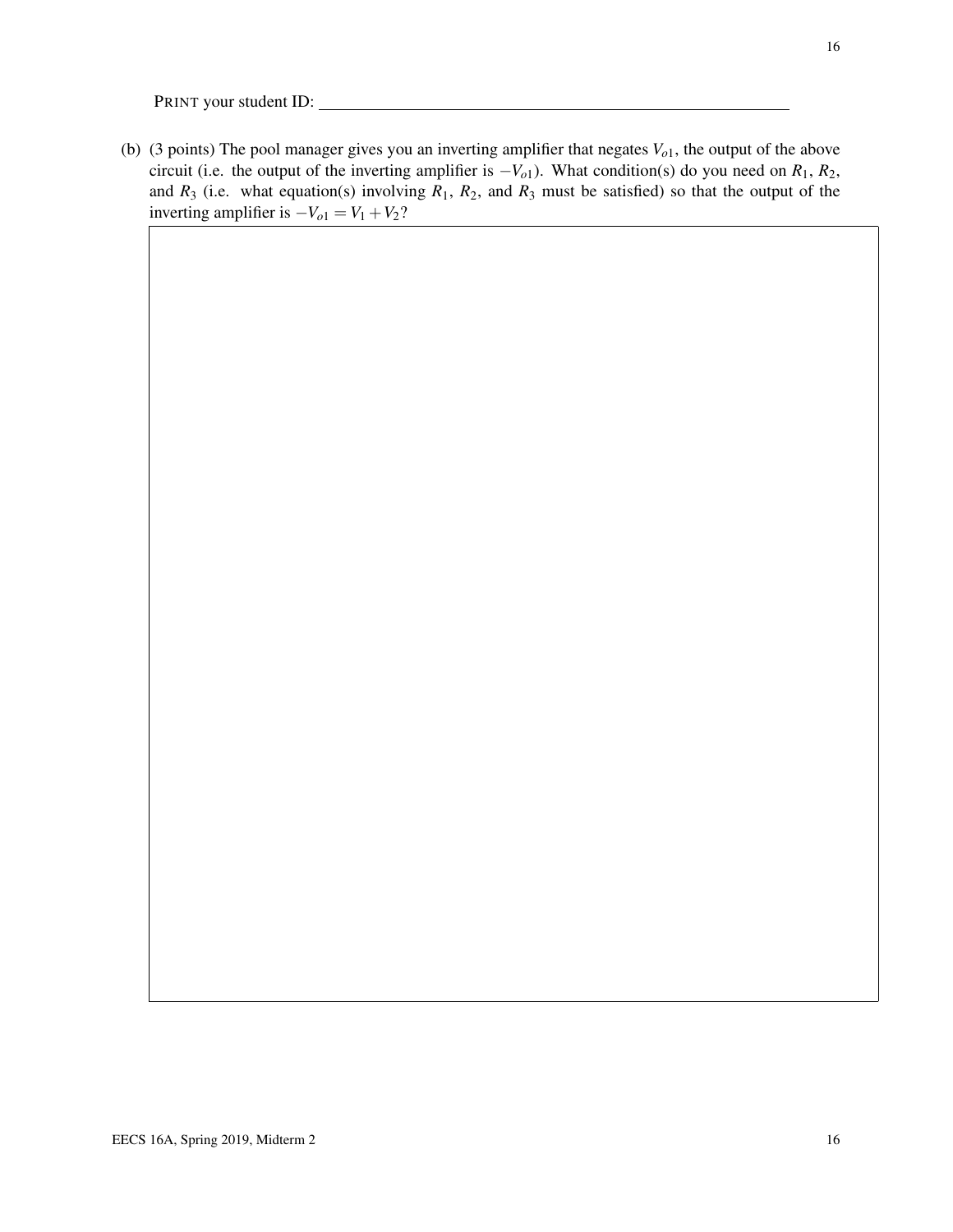One day, a janitor accidentally breaks the screen of the second sensor while cleaning, and the value of  $V_2$ cannot be read from the sensor anymore. Luckily, the circuit above still functions correctly and −*Vo*1, the output of the inverting amplifier, still measures the sum of the two sensors (i.e.  $V_1 + V_2$ ). The pool manager asks you to use the below circuit to retrieve  $V_2$  from  $V_{o1}$  and  $V_1$ .



(c) (7 points) What is  $V_{o2}$  in terms of  $V_a$ ,  $V_b$ ,  $R_a$ ,  $R_b$ ,  $R_c$ , and  $R_f$ ? Mathematically justify your answer, i.e. perform circuit analysis to find *Vo*2.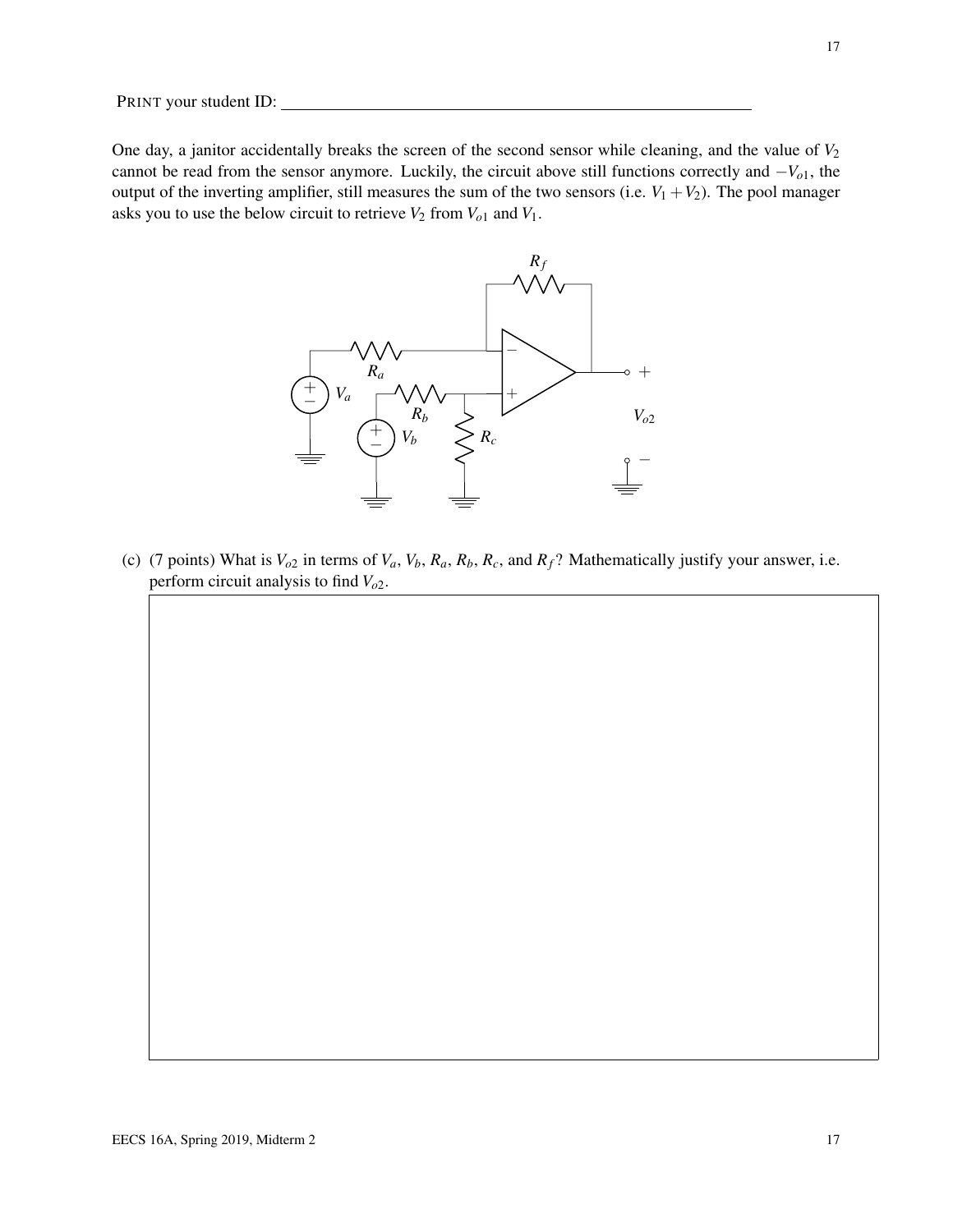(d) (3 points) What condition(s) do you need on  $R_a$ ,  $R_b$ ,  $R_c$ , and  $R_f$  (i.e. what equation(s) involving  $R_a$ ,  $R_b$ ,  $R_c$ , and  $R_f$  must be satisfied) such that the above circuit performs a simple subtraction operation, i.e.  $V_{o2} = V_b - V_a$ ?

(e) (2 points) The manager would now like to recover *V*<sup>2</sup> (the output of the second sensor) from −*Vo*<sup>1</sup> (the output of the inverting amplifier) and  $V_1$  (the output of the first sensor). What must  $V_a$  and  $V_b$  be in the above circuit to have  $V_{o2} = V_b - V_a = V_2$ , the output of the second sensor? You do not have the tools to multiply any sensor output, but you have  $-V_{o1}$  and  $V_1$  available for use.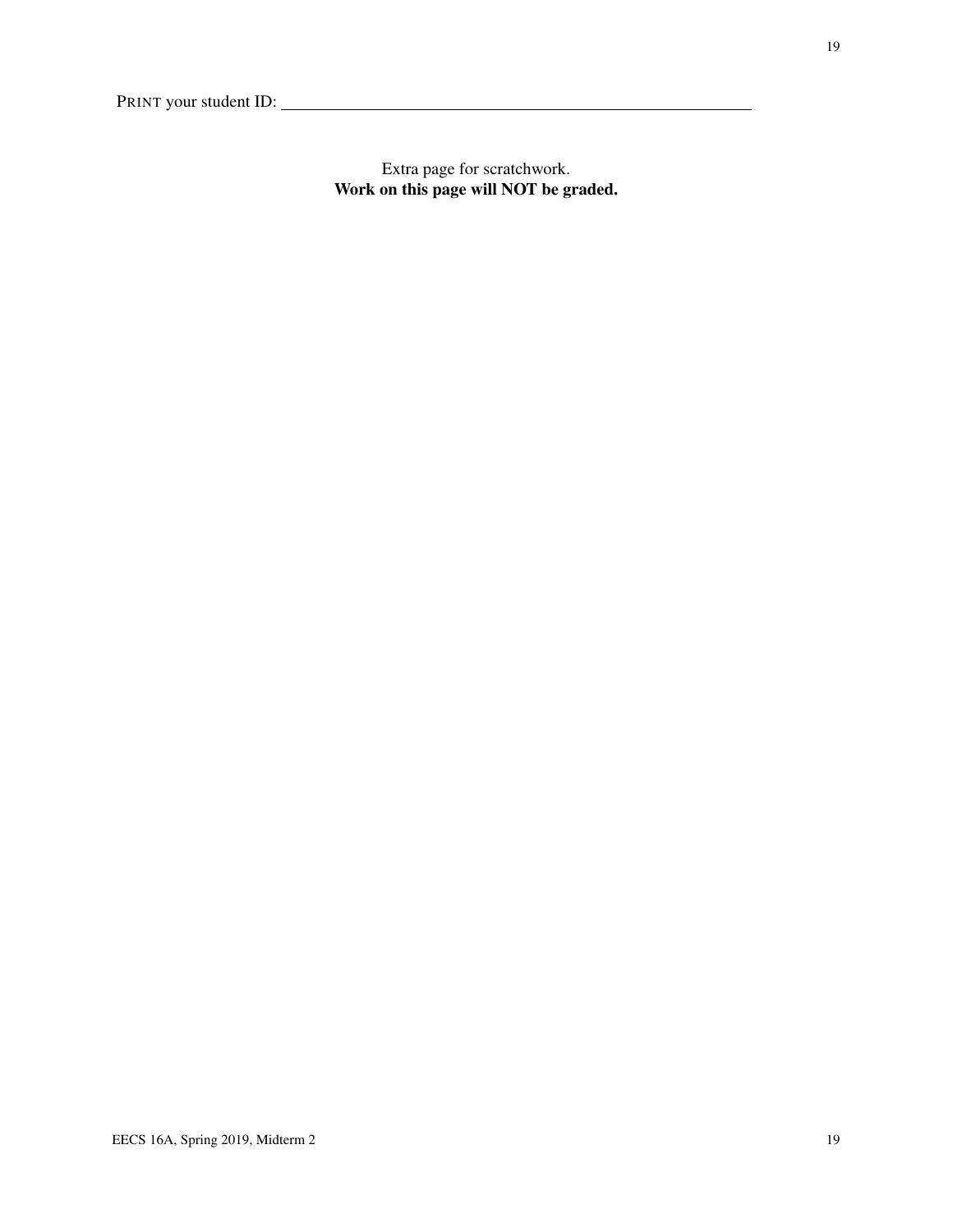#### 9. Communicating with Light (15 points)

After finishing EE16A, you got the opportunity to work with Professor Vladimir. His group designs computer chips that communicate with light, and your job is to design the reciever. Your receiver connects to a photodetector, that can be modeled as current source.



When light is shining on the reciever, the current becomes  $I_{ph} = 1 \mu A$ . Otherwise, with no light shining on the receiver the current is  $I_{ph} = 0$ A. The circuit should output 0V to the processor when there is light shining on the receiver, and output 1V to the processor when there is no light shining on the receiver.

(a) (10 Points) Your friend suggests the following circuit to turn the current into a voltage. Find the output voltage,  $V_{out}$  as a function of  $I_{ph}$ , and find a value of *R* such that the circuit outputs 0 V when  $I_{ph} = 1 \mu A$ .  $I_{bias} = 0.5 \mu A$  and  $V_{ref} = 0.5 V$ . Show your work.

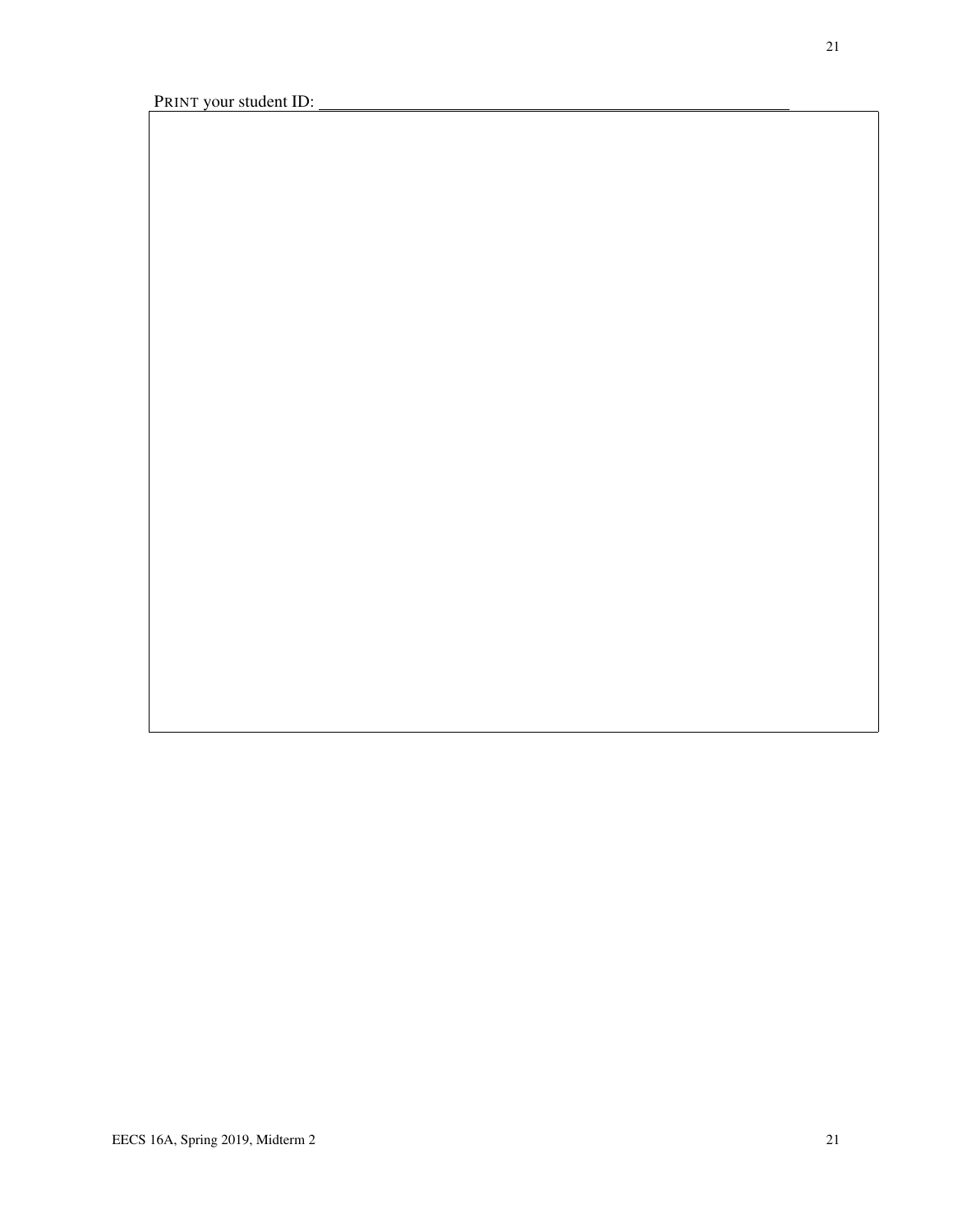(b) (5 Points) After building the circuit and testing it, you find that *Iph* varies as you get closer or further from light. This causes the output voltage of your circuit to not be precisely 0V or 1V.

However, the processor needs exactly 0V when light is shining, and 1*V* when no light is shining. Vlad advises you add a comparator to your design. Finish the circuit below by calculating the value of *Vcomp* for the comparator. Also select the polarity of the comparator by drawing  $a + or - in$  corresponding boxes in the diagram below.

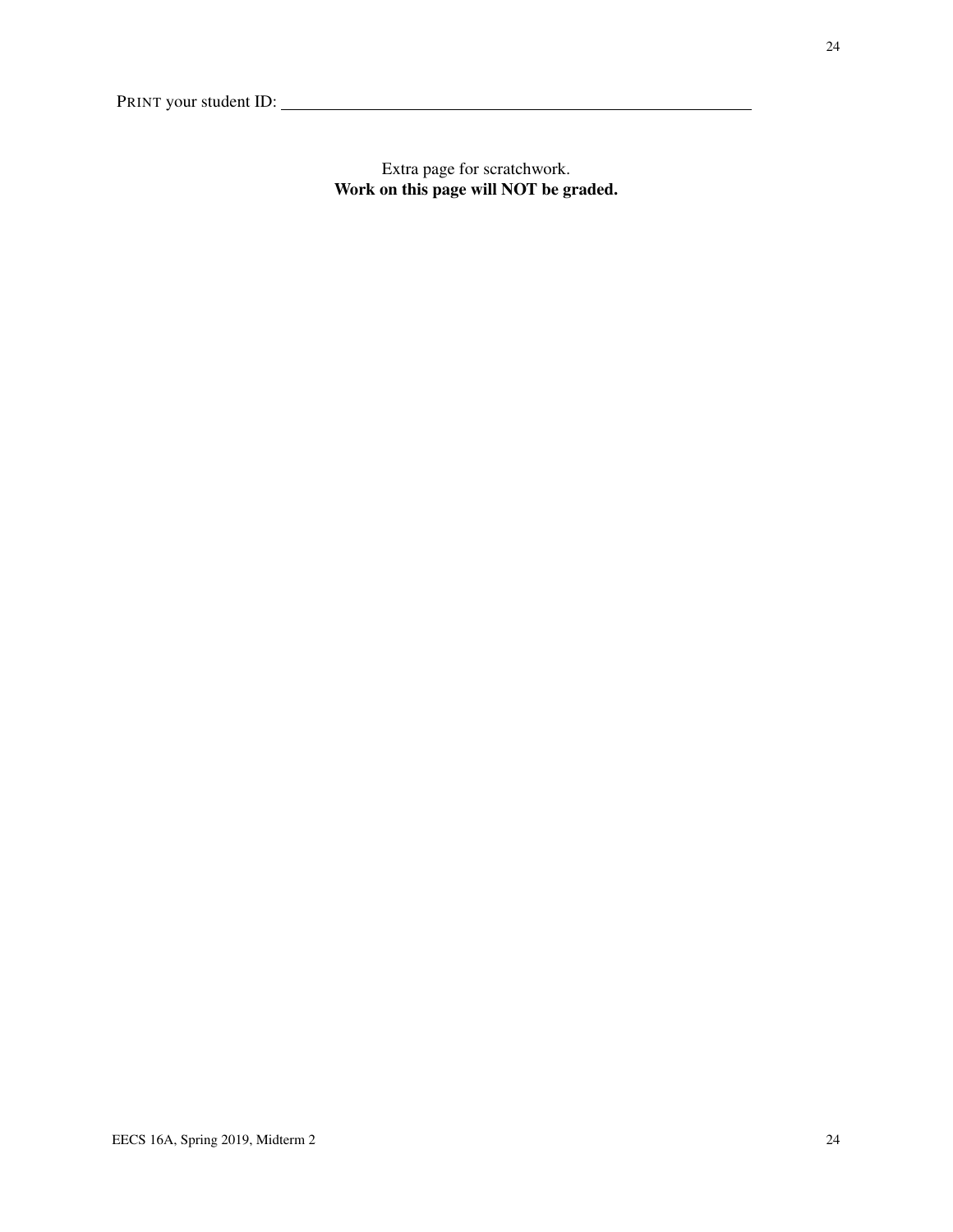## Doodle page!

Draw us something if you want or give us suggestions, compliments, or complaints. You can also use this page to report anything suspicious that you might have noticed.